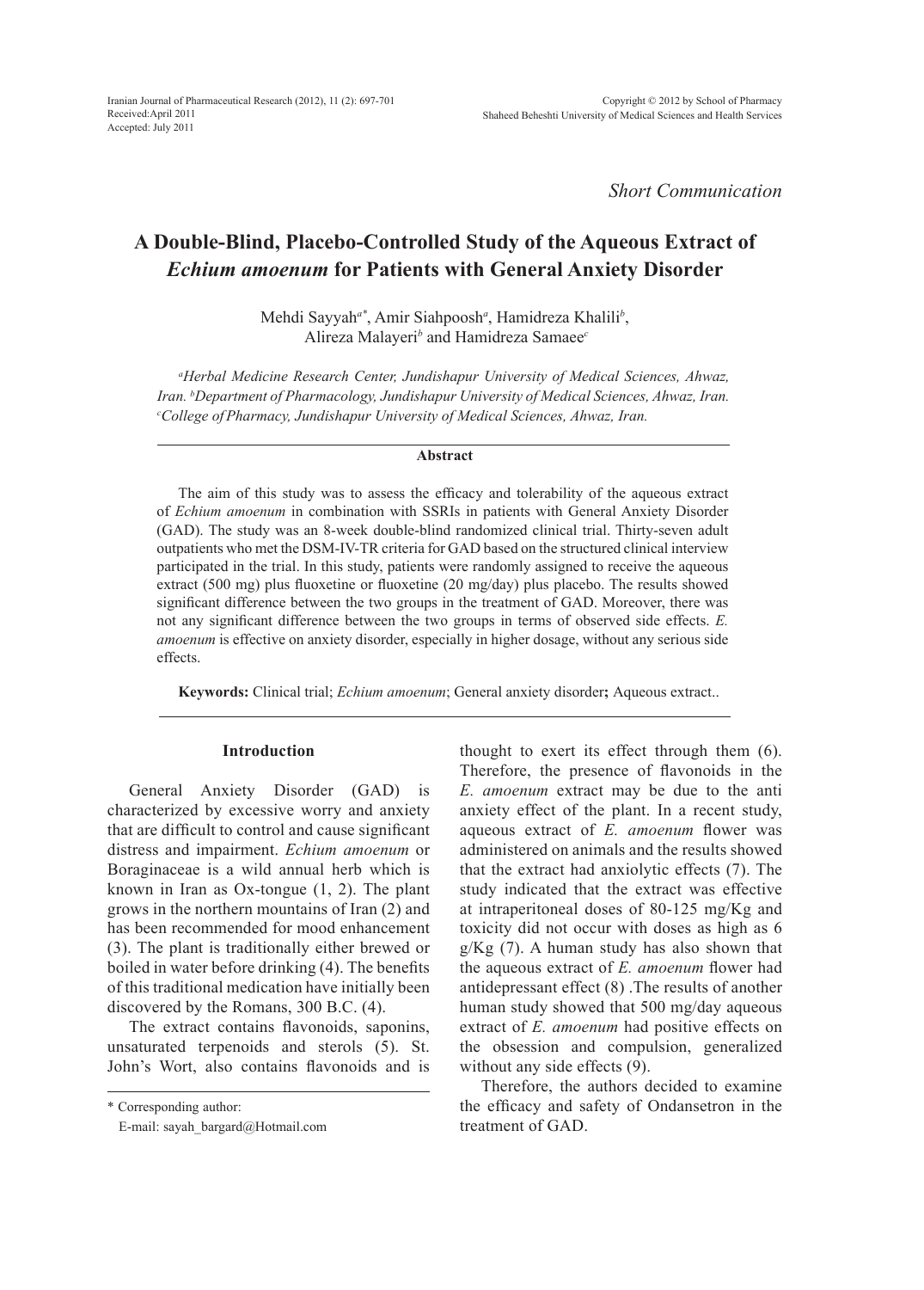## **Experimental**

## *Participants and setting*

Participants were eligible for the study if they met DSM-IV-TR criteria for GAD (10) and if they had scored 18 or above in the Hamilton anxiety rating scale of 14 items (HAM- $A_{14}$ ) (11). After the diagnoses, in order to investigate the effectiveness of treatment, the HAM- $A_{14}$ was administered once more. To enter the study, patients had to score 18 or higher in the HAM-A, be between 18 and 60 years old and give written informed consent for participation in the study. In addition, they should not have received any other psychiatric medication during the past six weeks prior to the beginning of the study. Subjects were disqualified if they had any psychotic symptoms or suicidal thoughts and if they had any other psychiatric or neurological disorder. The patients were also assessed for significant cardiac, renal or hepatic diseases, pregnancy, lactation, and mental retardation. The presence of any of these conditions excluded the patients from participating in this study. The study was conducted from August, 2009 to June, 2010 march, in the outpatient clinic of Imam Khomeini General Hospital, Ahwaz, Iran. Patients could be withdrawn from the study at any time during the trial and transferred to a conventional treatment. Those completing the trial were also guaranteed to be transferred to a conventional treatment as well. The study was conducted in accordance with the Declaration of Helsinki and Tokyo for humans and was approved by the Ethics and Research Committee at Jundishapur University of Medical Sciences.

## *Preparation of medication*

The fresh flowers of *E. amoenum* were collected from the northern mountains of Iran in May 2005. *E. amoenum* was authenticated by M. K. and deposited in voucher No. 628 in the herbarium of the Faculty of Pharmacy at Shahid Beheshti University of Medical Sciences. In traditional medicine, *E. amoenum* is brewed before the use, so, we used aqueous in this study. Each 10 mg of air-dried flowers of the plant was boiled with 300 mL water for 15 min. The mixture was then filtered and the filtrate was concentrated with water bath at 37°C. Each 10 mg of the dried flowers yielded to 4.6 g of aqueous extract. In order to preserve the double blind condition, *E. amoenum* extract and placebo were dispensed in identical-appearing capsules. *E. amoenum* capsules were filled with 250 mg of the extract and talcum powder while placebo capsules were only filled with talcum powder.

#### *Procedures*

After obtaining the written informed consents from the patients or guardians, participants entered either of the parallel groups using a computer-generated list of random numbers. Patients were randomly assigned to be treated either with the Extract of E*. amoenum* (750 mg daily), all patients received one oral capsule 3 times a day [one capsule in the morning (8-9 a.m.) and afternoon (13-14 p.m.) and one capsule at nights (22-23 p.m.)] plus fluoxetine (20 mg/day) or Placebo plus fluoxetine (20 mg daily). Fluoxetine capsules were used from Dr. Abidi's pharmaceutical and their brand names were Oxetine ®. Placebo was prepared by herbal medicine research center of Jundishapur university medical sciences with using from number 2 hard gelatin capsule for prepared Placebo. No other psychotropic medication was administered. Participants did not receive any concomitant psychological therapy or support. The participants in this study had not been using any psychiatric medication or therapy from six weeks prior to the beginning of the study. The patients were examined by psychiatrist before the trial and during the days 14, 28, 42 and 56. Effectiveness of the treatment was assessed using HAM- $A_{14}$ . The evaluation of patients was done with the psychiatrist. Treatment-induced adverse effects were assessed systematically at each visit by a score sheet designed specifically for the study. The patients were assured that in the case of any severe and uncontrollable side effects including agitation and headache, they could be withdrawn from the study and be treated for the side effects and their GAD will also be treated using standard procedures. The researchers had also agreed upon giving oxazepam 10 mg during the study in the case of experiencing insomnia by the patients.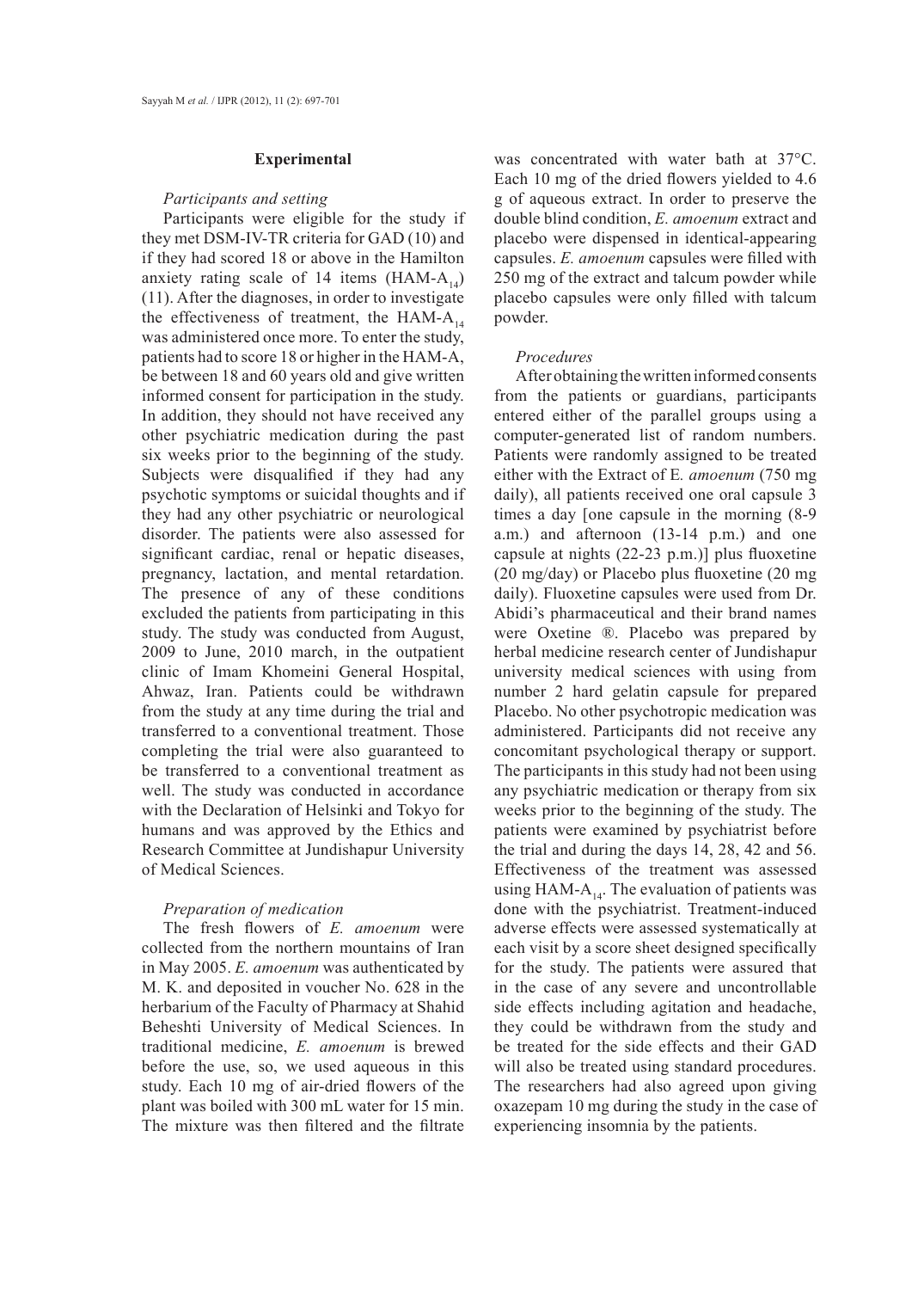

**Figure 1.** CONSORT diagram showing the disposition of all subjects screened for the study.

#### *Statistical analysis*

In this assay, a two-way repeated measures analysis of variance (time-treatment interaction) was used. The two groups as a between subjects factor (group) and the eight weekly measurements during treatment as the withinsubjects factor (time) were considered in this trial. This was done for HAM- $A_{14}$  total scores. In addition, a one-way repeated measures analysis of variance with a two-tailed post-hoc Tukey mean comparison test were performed in the change from baseline for HAM- $A_{14}$  scores in each group. To compare the two groups at baseline and the outcome of two groups at the end of the trial, an unpaired Student›s t-test was used with a two-sided p-value. Results are presented as mean  $\pm$  SEM and differences were considered significant with  $p \ge 0.05$ . To compare the demographic data and the frequency of side effects between the protocols, Fisher›s exact test (two-sided) was performed. The authors used SPSS (version 24) for statistical analysis.

## *Side effects*

Side effects were systematically recorded

throughout the study and were assessed using a checklist administered by the psychiatrist of the study on days 0, 14, 28, 42, and 56.

## **Results and Discussion**

## *Demographic characteristics and attrition*

Thirty-seven patients enrolled in the study; 19 were assigned to the *E. amoenum* group and 18 to the placebo group (Figure 1). Both groups had no statistically significant differences (Table 1).

## *Efficacy: fluoxetine plus E. amoenum versus fluoxetine plus placebo*

As shown in Figure 2, the mean HAM-A scores gradually declined in the both study groups during the trial. ANOVA revealed a significant effect of time ( $F = 37.4$ ,  $p < 0.01$ ). The effect of treatment was significant  $(F = 2.12)$ ,  $p = 0.045$ ). Time-by-treatment interaction was significant (F = 4.7,  $p = 0.013$ ). The difference between the two treatments was significant after 14 days (t = 1.32, d.f. = 41,  $p = 0.00$ ) and end point (t = 1.01, d.f. = 38, p = 0.018).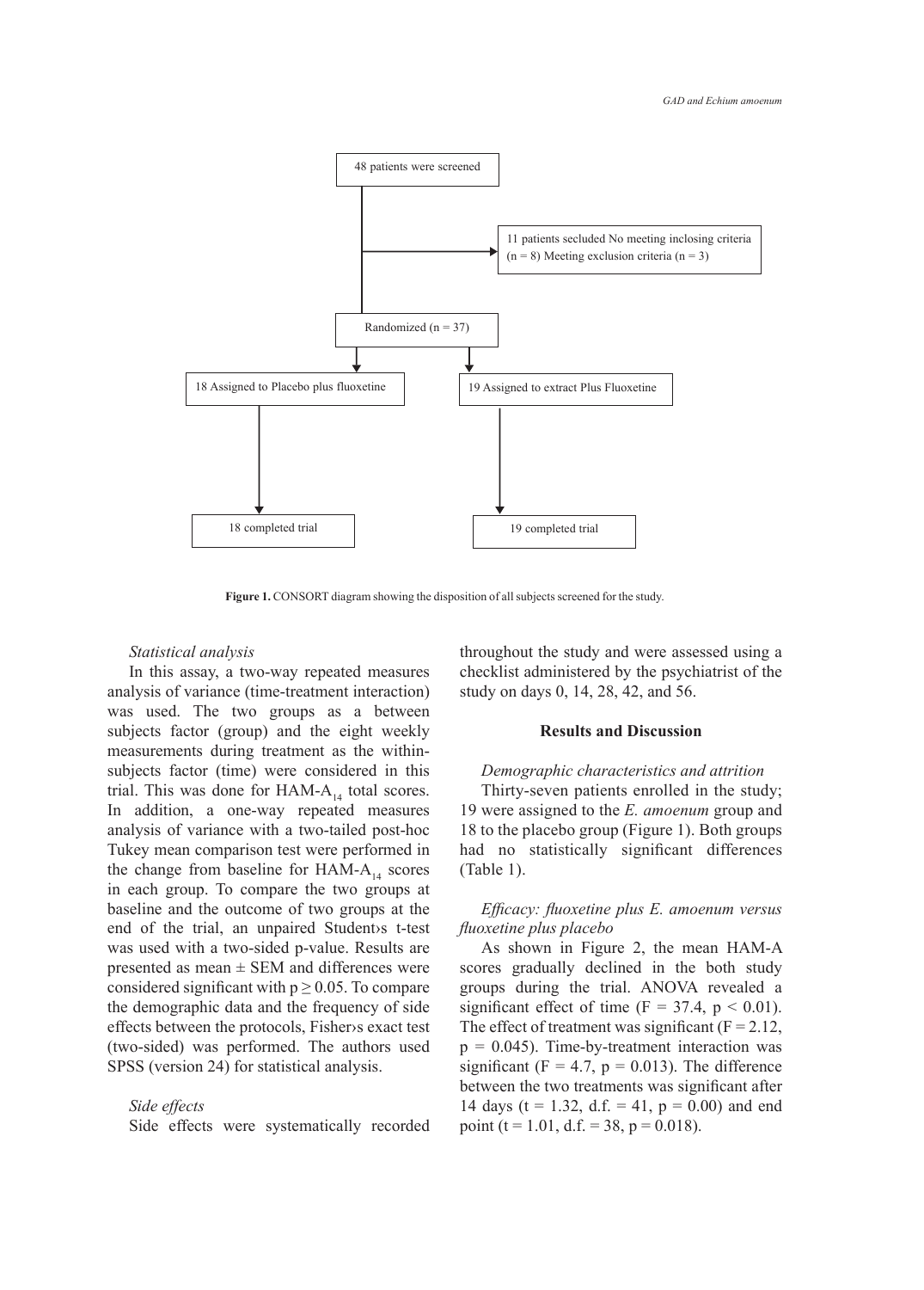| <b>Characteristic</b> | Fluoxetine + Placebo<br>Group(18) | Fluoxetine $+ E$ , ameonum<br>Group(19) | p    |
|-----------------------|-----------------------------------|-----------------------------------------|------|
| <b>Sex</b>            | Female: 9                         | Female: 9                               | 0.19 |
|                       | Male: $9$                         | Male: $10$                              | 0.21 |
| Marital status        | Married: 8                        | Married: 9                              | 0.41 |
|                       | Single : $10$                     | Single : $10$                           | 0.18 |
| Age (Years)           | Mean $(SD)$<br>$26 \pm 2.65$      | Mean $(SD)$<br>$25 \pm 3.76$            | 0.24 |

## *Clinical complications and side effects*

The difference in the frequency of side effects between the fluoxetine plus *E. amoenum* and fluoxetine plus placebo was not significant. Patients receiving the extract did not show more adverse effects than those taking the placebo.

The most common adverse effect in the extract group was headache ( $p = 0.41$ ).

The results of this study show that the *E. amoenum* may have positive effects on the anxiety and it seems that the positive effects start from the second week. In addition, the results did not show any serious side effects accompanying the *E. amoenum*. These findings are in accordance

with the ancient medical literature (especially Makhzan-Al-Adviye written by Khorasani and Canon of Medicine written by Avicenna). The limitation of this study was small sample size. Further studies with larger sample size are needed to verify the results of this study.

In previous studies that evaluated the effects of this plant on humans, a dosage of 375 mg/day and 500 mg were used to prevent possible side effects and no side effects were reported by this dosage (8, 9). The dosage in this study was 250 mg higher than previous ones. By this dosage (750 mg/day) no severe side effects were seen in the experimental group. In previous study



**Figure 2.** Effect of E. amoenum plus fluoxetine on score of Hamilton anxiety scale-14 items (HAM-A<sub>14)</sub>. Each point represents mean  $\pm$ 

SD for 19-18 patients.\*: p < 0.05.